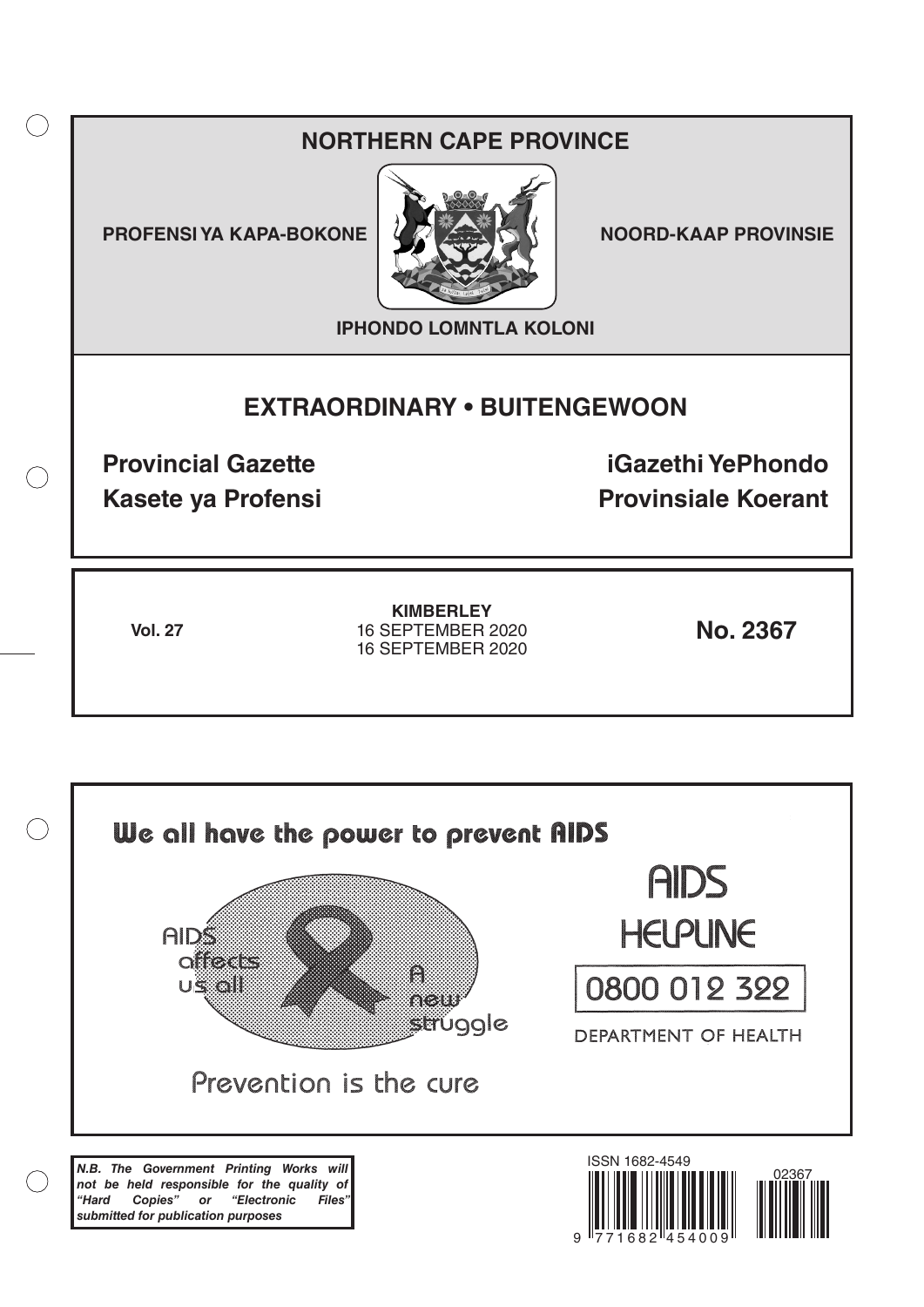## **IMPORTANT NOTICE:**

**The GovernmenT PrinTinG Works Will noT be held resPonsible for any errors ThaT miGhT occur due To The submission of incomPleTe / incorrecT / illeGible coPy.**

**no fuTure queries Will be handled in connecTion WiTh The above.**

### **CONTENTS**

|    |                                                                                                         | Gazette<br>No. | Page<br>No. |
|----|---------------------------------------------------------------------------------------------------------|----------------|-------------|
|    | <b>GENERAL NOTICES • ALGEMENE KENNISGEWINGS</b>                                                         |                |             |
| 93 | Local Government: Municipal Structures Act (117/1998): Appointment of Administrator of the Renosterberg | 2367           |             |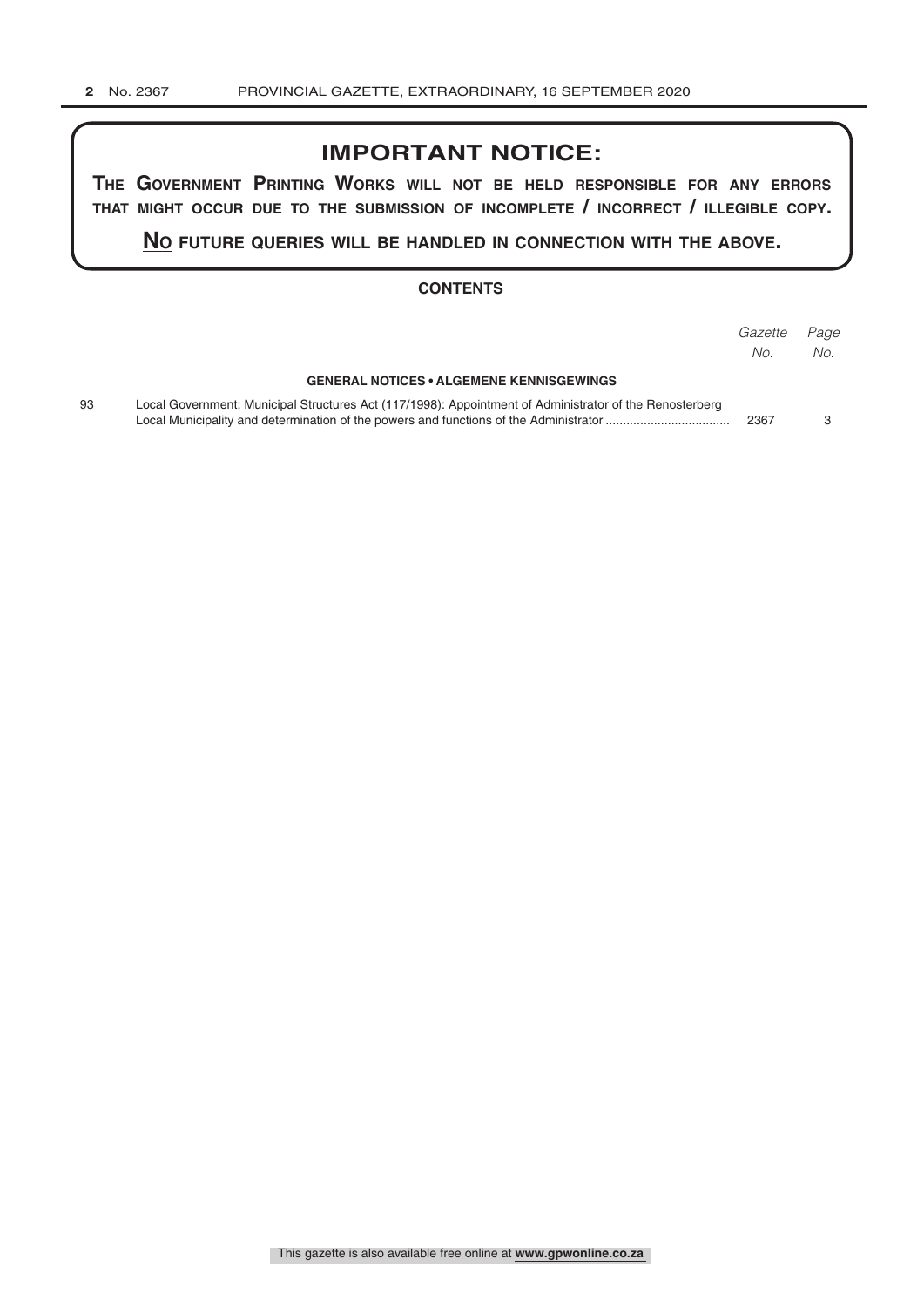## General Notices • Algemene Kennisgewings

### **NOTICE 93 OF 2020**

### **DEPARTMENT OF COOPERATIVE GOVERNANCE, HUMAN SETTLEMENTS AND TRADITIONAL AFFAIRS**

**NOTICE IN TERMS OF SECTION 35 OF THE LOCAL GOVERNMENT: MUNICIPAL STRUCTURES ACT, 1998, READ WITH SECTIONS 139(1)(c) AND 139(5) OF THE CONSTITUTION OF THE REPUBLIC OF SOUTH AFRICA, 1996 – APPOINTMENT OF ADMINISTRATOR OF THE RENOSTERBERG LOCAL MUNICIPALITY AND DETERMINATION OF THE POWERS AND FUNCTIONS OF THE ADMINISTRATOR**

I, Bentley Gavin Vass, in my capacity as the Member of the Executive Council of the Northern Cape responsible for local government, subsequent to a decision of the Northern Cape Provincial Executive Council on the **20 August 2020**, to dissolve the Municipal Council of Renosterberg Local Municipality, in terms of **sections 139(1)(c)** and **139(5)** of the **Constitution of the Republic of South Africa, 1996**, hereby –

- (a) under the powers vested in me by **section 35(1)** of the **Local Government: Municipal Structures Act, 1998 (Act No. 117 of 1998)**, appoint **Mr. Thembilizwe Andries Loko** as the Administrator of the Renosterberg Local Municipality with effect from the **07 September 2020** until a new municipal council is declared elected; and
- (b) in accordance with the provisions of **section 35(2)** of the Local Government: Municipal Structures Act, 1998, determine that the Administrator must exercise and perform the following powers and functions:
	- (i) undertake all executive functions of a municipal council except the legislative functions namely, the approval of by-laws, the approval of the municipal budget and the imposition of rates, taxes, levies, duties, service fees and surcharges on fees;
	- (ii) undertake all statutory executive functions of the Mayor;
	- (iii) Rescind the decision to appoint the Municipal manager as the Acting Chief Financial Officer and the Acting Director: Corporate Services in accordance with applicable legislative framework;
	- (iv) represent the Municipality on the Council of the Pixley ka Seme District Municipality;
	- (v) implement all the **approved intervention conditions** by the **Minister** responsible for local government ("Cooperative Governance") and the **approved conditions** by the **National Council of Provinces** ("NCOP") in terms of **section 139(1)(b)** and **(c)**;
	- (vi) undertake all fiscal and financial management functions at the municipality, including being the controlling signatory on the municipal banking account;
	- (vii) ensure that all the necessary steps of recruitment (including the shortlisting and interviews) of the managers accountable to the municipal manager for appointment by the Municipal Council;
	- (viii) undertake the functions referred to in section 67(1)(h) and Schedule 2 of the Local Government: Municipal Systems Act, 2000, read with any other relevant legislative provisions dealing with disciplinary matters, including criminal and civil action;
	- (ix) implement all governance systems and procedures including oversight over the administration;
	- (x) ensure implementation of financial systems, policies and procedures;
	- (xi) approve all decisions taken at all levels of management including those of the Financial expert in terms of delegated or original authority;
	- (xii) devise the turn-around strategy and/or Financial Recovery Plan for the Municipality;
	- (xiii) implement a system to control and approve all expenditure;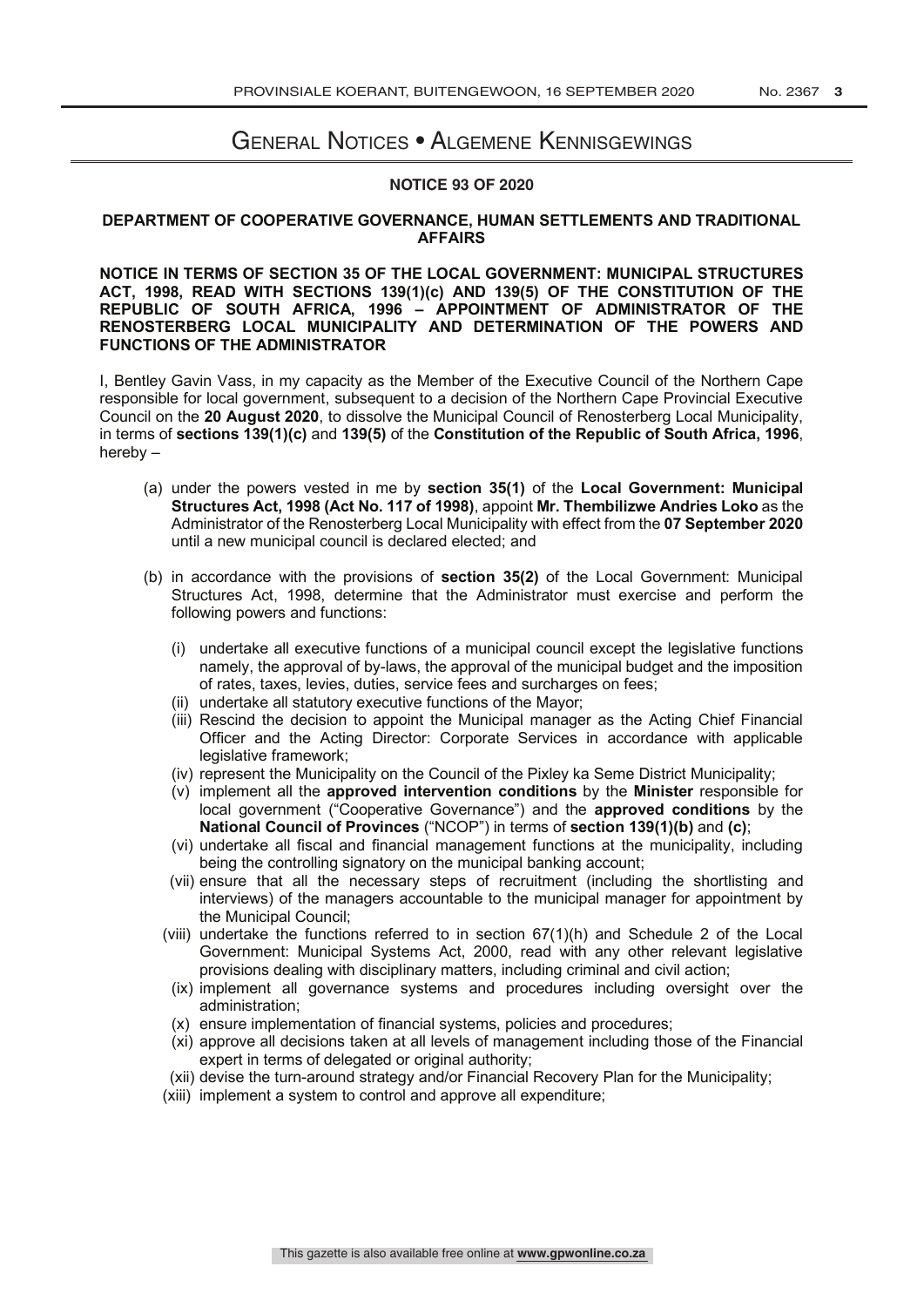- (xiv) ensure implementation of the Local Government: Municipal Property Rates Act, 2004 (Act No. 6 of 2004), including preparing the municipal valuation roll in terms of section 32(3) of the said Act where applicable;
- (xv) set out and implement a specific strategy for addressing the financial problems experienced by the Municipality, including a strategy for reducing unnecessary expenditure and increasing the collection of revenue;
- (xvi) review the organisational structure of the Municipality;
- (xvii) Where necessary take the necessary actions including instituting forensic investigation, reporting all unlawful actions, activities of fraud, corruption, malpractice and maladministration to the relevant law enforcement agencies, intelligence community in the form of the SIU, Hawks, Asset Forfeiture Unit, Financial Intelligence Centre to recover all irregular payments made to service providers, law firms, councillors and officials, sale of movable and immovable assets of the community – in terms of the **MFMA, Systems Act** and **any applicable legislation**; and
- (xviii) co-ordinate a programme of visits by all Members of the Executive Council and Provincial Government Departments at the Municipality in order to fast-track service delivery and prepare progress reports in this respect.

Given under my Hand at Kimberley on this 11<sup>th</sup> day of September, 2020

MR. B. G. WASS, MPL

**Member of the Northern Cape Provincial Executive Council Member of the Northern Council Executive Council responsible for Local Government**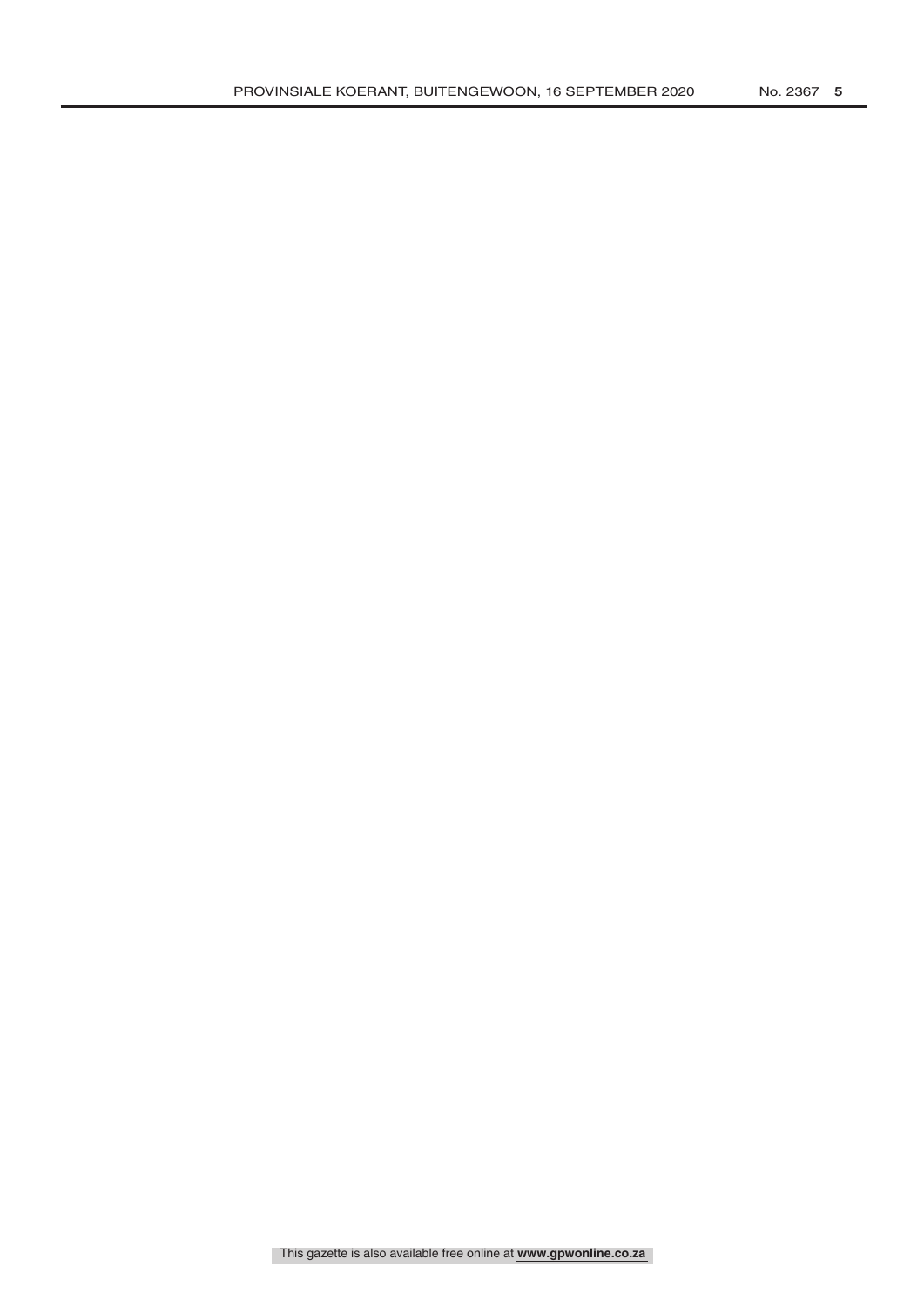This gazette is also available free online at **www.gpwonline.co.za**